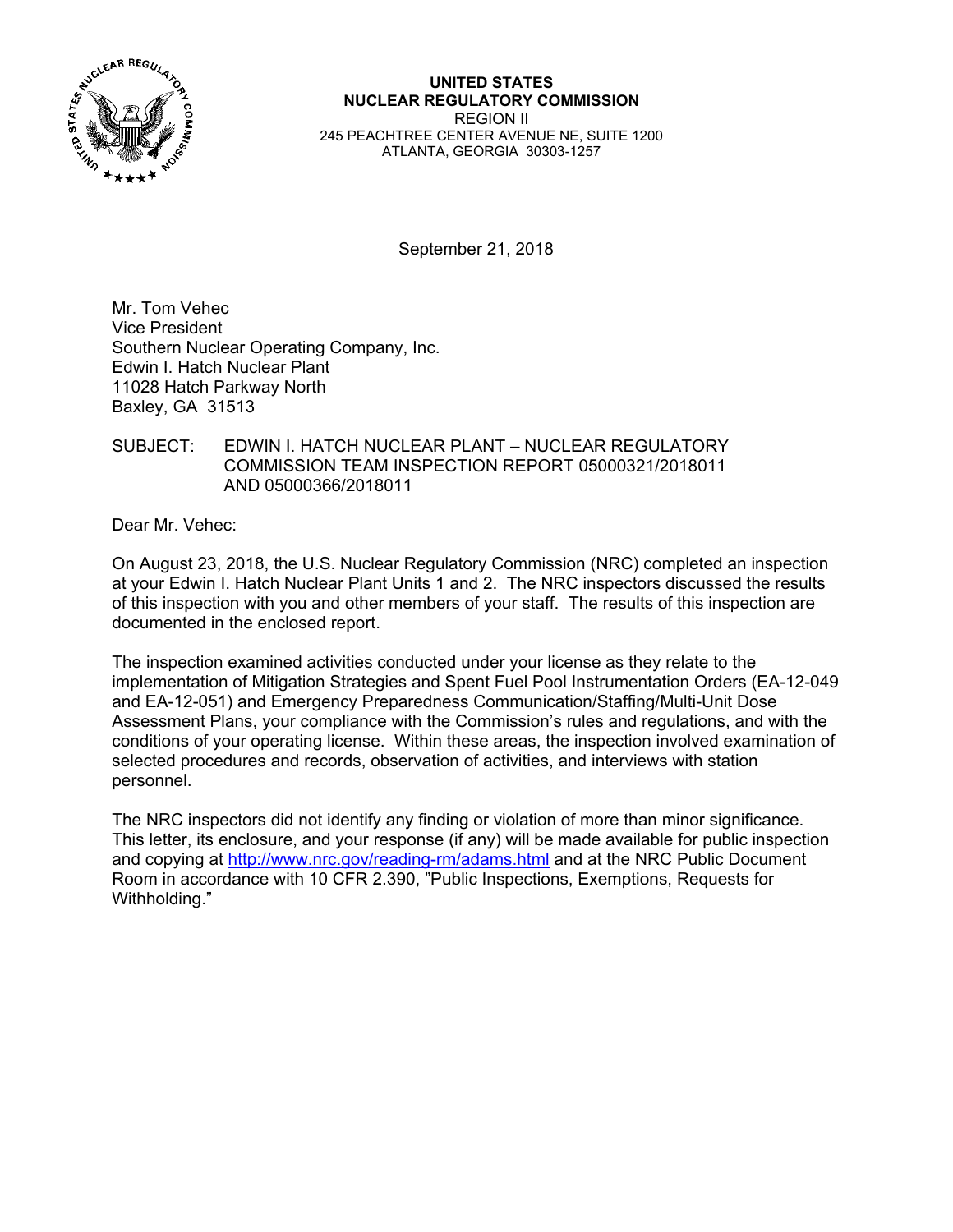T. Vehec 2

If you have any questions, please contact me at 404-997-4513.

Sincerely,

*/RA/* 

Shane Sandal, Chief Reactor Projects Branch 6 Division of Reactor Projects

Docket Nos.: 50-321, 50-366 License Nos.: DPR-57 and NPF-5

Enclosure: IR 05000321/2018011, 05000366/2018011

cc Distribution via ListServ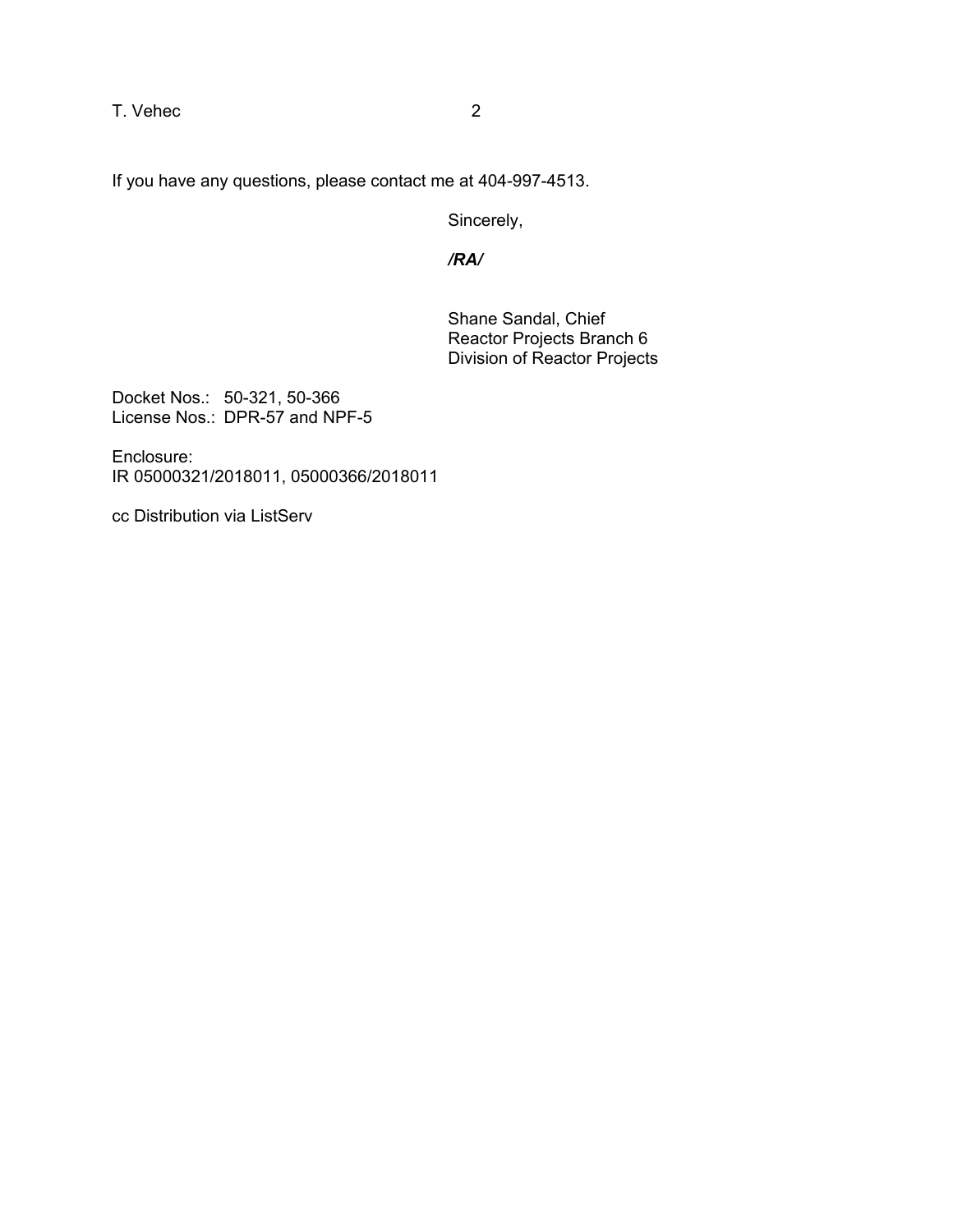# T. Vehec 3

# SUBJECT: EDWIN I. HATCH NUCLEAR PLANT – NUCLEAR REGULATORY COMMISSION TEAM INSPECTION REPORT 05000321/2018011 AND 05000366/2018011 September 21, 2018

# **DISTRIBUTION**:

M. Kowal, RII K. Sloan, RII OE Mail RIDSNRRDIRS PUBLIC RidsNrrPMHatchResource

### **ADAMS Accession No. ML18264A038**

| <b>IOFFICE</b> | RII/DRP    | RII/DRP   | <b>RII/DRP</b> | <b>RII/DRP</b> | <b>RII/DRP</b> | <b>RII/DRP</b> |
|----------------|------------|-----------|----------------|----------------|----------------|----------------|
| <b>NAME</b>    | RRodriguez | SSanchez  | DMas-Penaranda | JHickman       | ABlamev        | SSandal        |
| <b>IDATE</b>   | 9/20/2018  | 9/18/2018 | 9/18/2018      | 9/18/2018      | 9/21/2018      | 9/21/2018      |

**OFFICIAL RECORD COPY**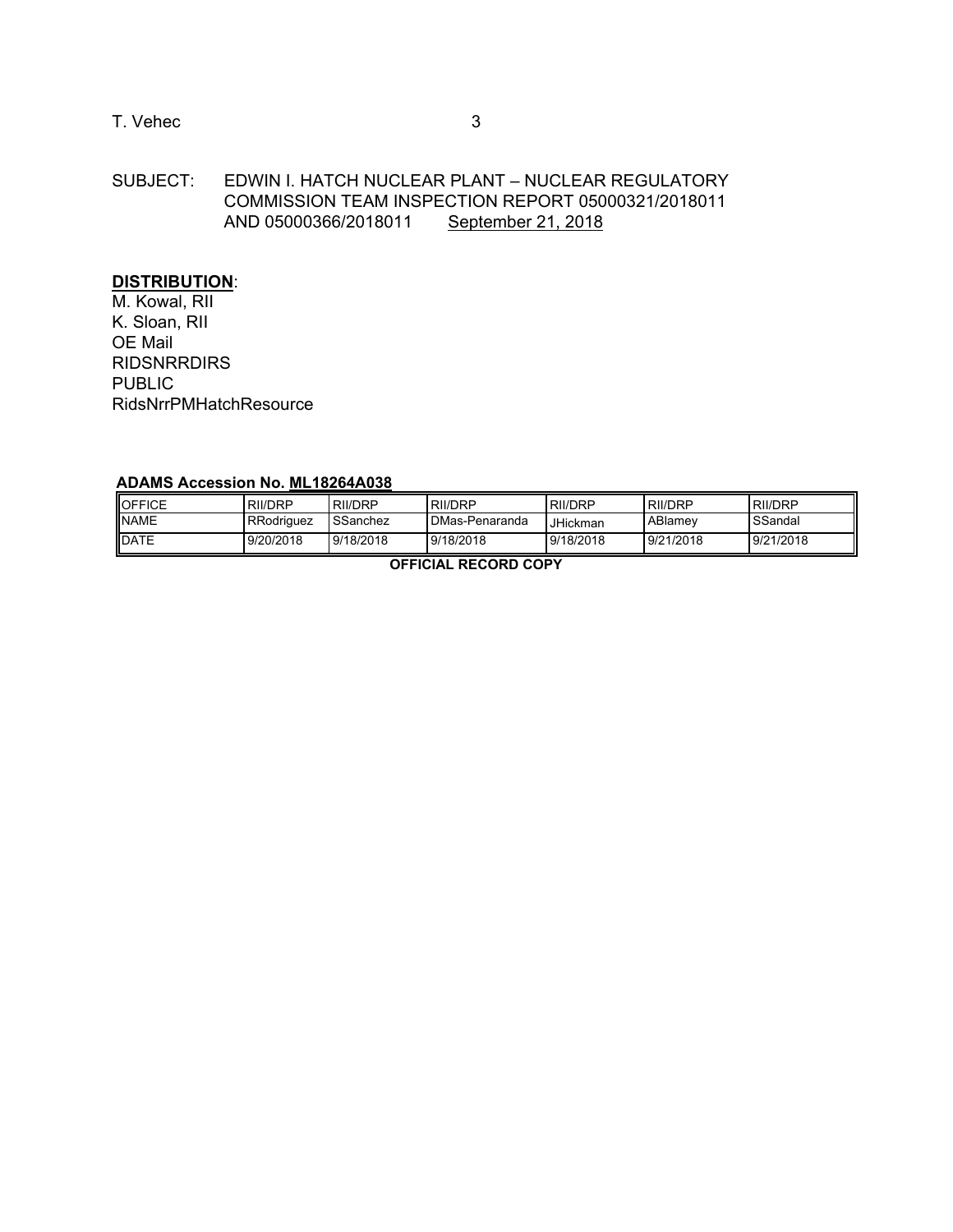# **U.S. NUCLEAR REGULATORY COMMISSION Inspection Report**

| Docket Numbers: 50-321, 50-366         |                                                                                                                                                                     |
|----------------------------------------|---------------------------------------------------------------------------------------------------------------------------------------------------------------------|
| License Numbers: DPR-57, NPF-5         |                                                                                                                                                                     |
| <b>Report Numbers:</b>                 | 05000321/2018011 and 05000366/2018011                                                                                                                               |
| Enterprise Identifier: I-2018-011-0044 |                                                                                                                                                                     |
| Licensee:                              | Southern Nuclear Operating Company, Inc.                                                                                                                            |
| Facility:                              | Edwin I. Hatch Nuclear Plant                                                                                                                                        |
| Location:                              | Baxley, Georgia                                                                                                                                                     |
| <b>Inspection Dates:</b>               | August 20 - 23, 2018                                                                                                                                                |
| Inspectors:                            | R. Rodriguez, Senior Project Engineer (Team Leader)<br>S. Sanchez, Senior Reactor Inspector<br>J. Hickman, Resident Inspector<br>D. Mas-Penaranda, Project Engineer |
| Approved By:                           | S. Sandal, Chief<br>Reactor Projects Branch 6<br><b>Division of Reactor Projects</b>                                                                                |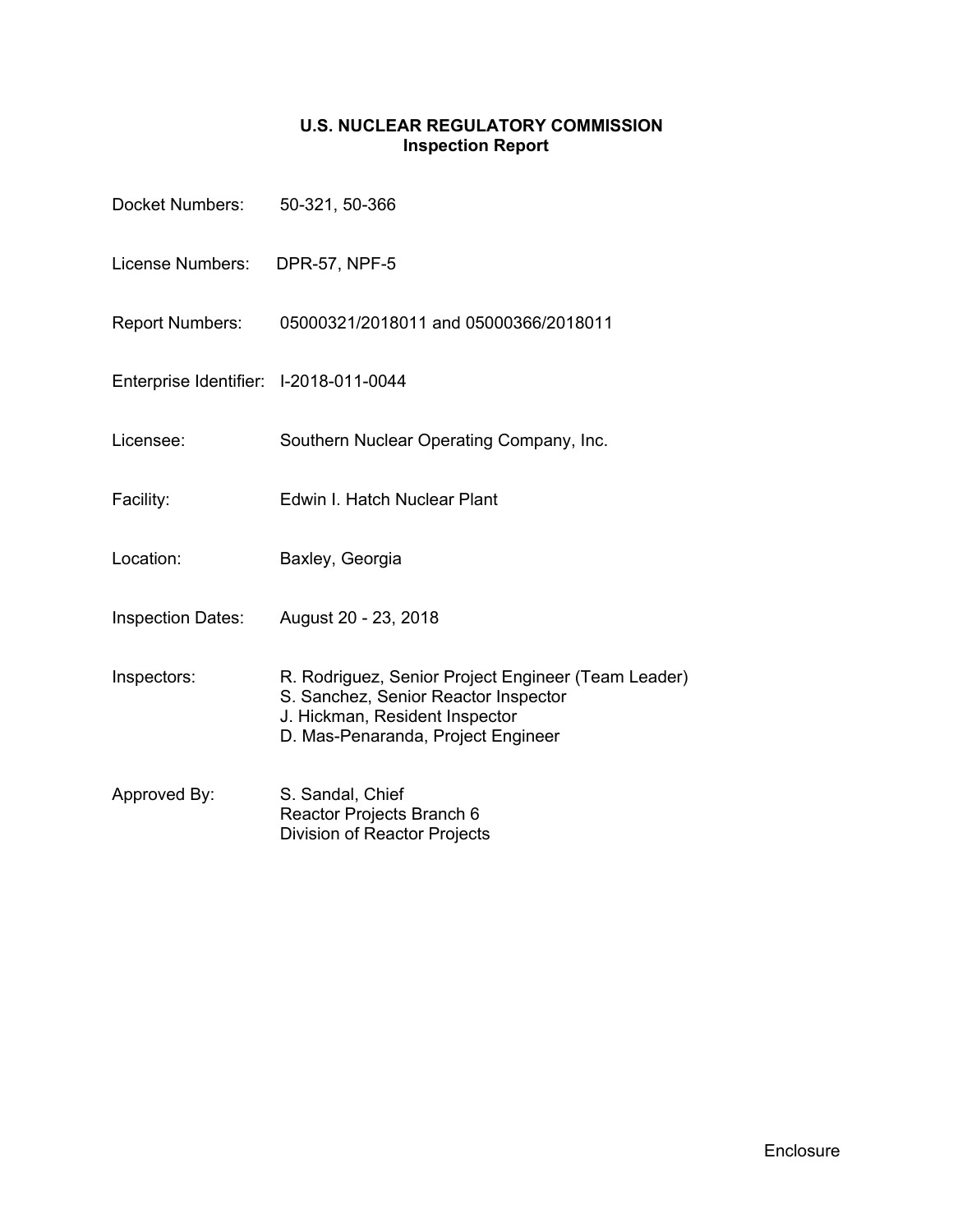## **SUMMARY**

The NRC continued monitoring licensee's performance by conducting Temporary Instruction (TI) 2515/191, "Implementation of Mitigation Strategies and Spent Fuel Pool (SFP) Instrumentation Orders and Emergency Preparedness Communication/Staffing/Multi-Unit Dose Assessment Plans," inspection (Agencywide Documents Access and Management System (ADAMS) Accession No. ML18191B074) at Edwin I. Hatch Nuclear Plant Units 1 and 2, in accordance with the Reactor Oversight Process. The Reactor Oversight Process is the NRC's program for overseeing the safe operation of commercial nuclear power reactors. Refer to https://www.nrc.gov/reactors/operating/oversight.html for more information.

## **List of Findings and Violations**

No findings or violations of more than minor significance were identified.

## **Additional Tracking Items**

| Type | Issue number | Title                                                                                                                                                                                     | Report                     | <b>Status</b> |
|------|--------------|-------------------------------------------------------------------------------------------------------------------------------------------------------------------------------------------|----------------------------|---------------|
|      |              |                                                                                                                                                                                           | Section                    |               |
|      | TI 2515/191  | Inspection of the Implementation of<br>Mitigation Strategies and Spent Fuel<br>Pool Instrumentation Orders and<br><b>Emergency Preparedness</b><br>Communication/Staffing/Multi-Unit Dose | Other<br><b>Activities</b> | Closed        |
|      |              | <b>Assessment Plans</b>                                                                                                                                                                   |                            |               |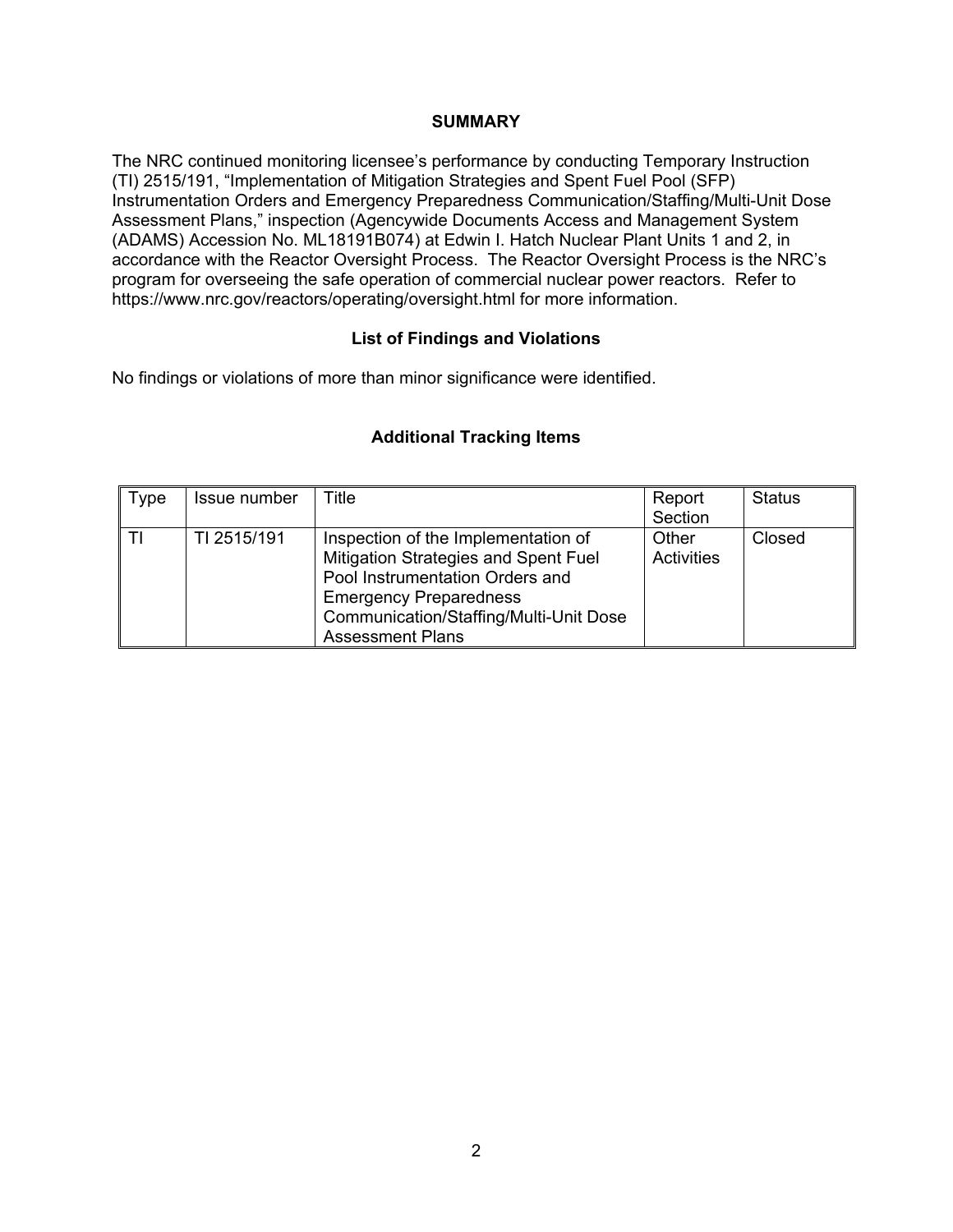# **TABLE OF CONTENTS**

| OTHER ACTIVITIES - TEMPORARY INSTRUCTIONS, INFREQUENT AND ABNORMAL 4 |  |
|----------------------------------------------------------------------|--|
|                                                                      |  |
|                                                                      |  |
|                                                                      |  |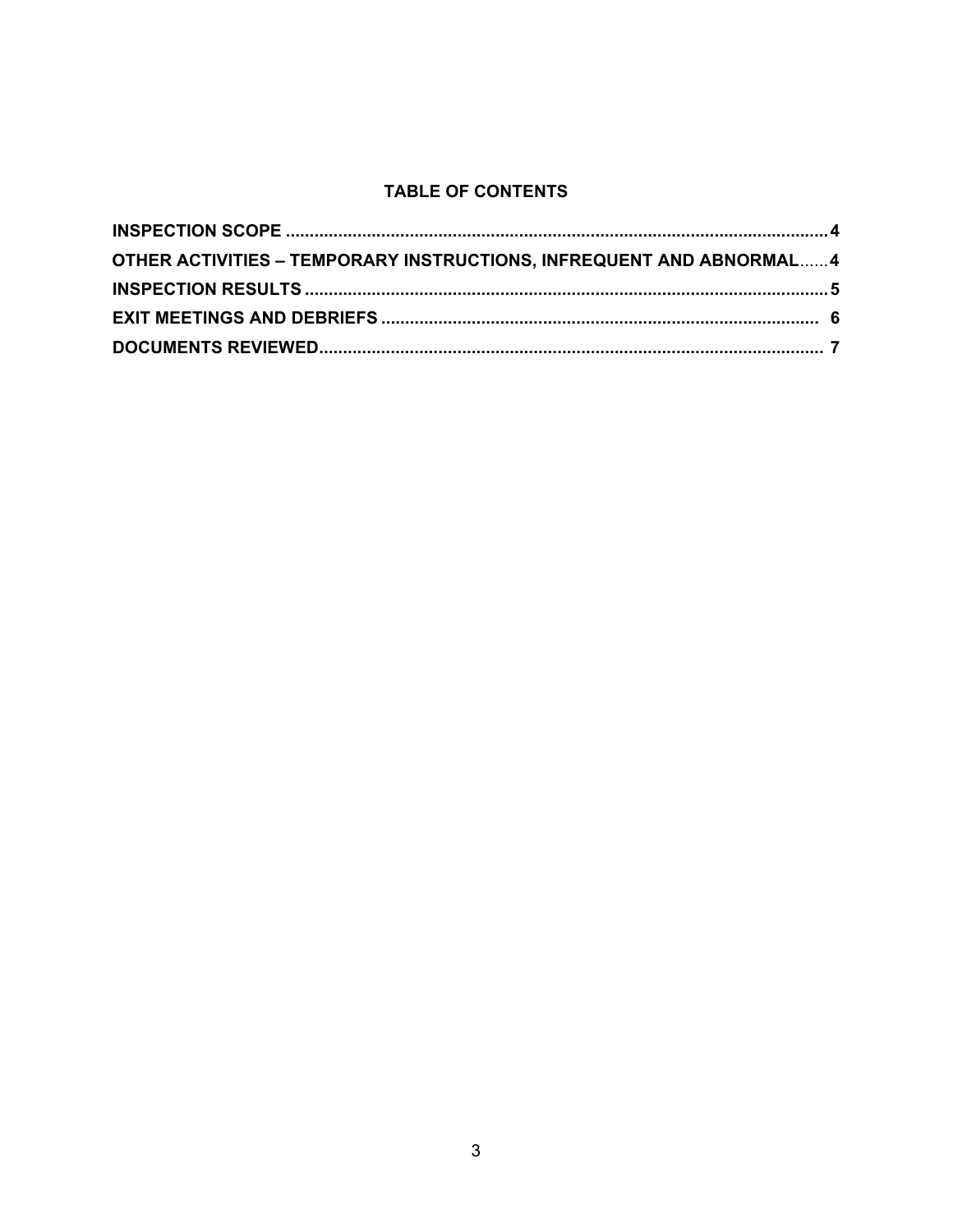## **INSPECTION SCOPE**

Inspections were conducted using the appropriate portions of Temporary Instruction (TI) procedure 2515/191, "Implementation of Mitigation Strategies and Spent Fuel Pool (SFP) Instrumentation Orders and Emergency Preparedness Communication/Staffing/Multi-Unit Dose Assessment Plans," (ADAMS Accession No. ML18191B074). Documents reviewed by inspectors are listed in the documents reviewed section of this report. The inspectors reviewed selected procedures and records, observed activities, and interviewed personnel to assess licensee performance and compliance with Commission rules and regulations, license conditions, site procedures, and standards.

# **OTHER ACTIVITIES – TEMPORARY INSTRUCTIONS, INFREQUENT AND ABNORMAL**

TI 2515/191 - Inspection of the Implementation of Mitigation Strategies and Spent Fuel Pool Instrumentation Orders and Emergency Preparedness Communication/Staffing/Multi-Unit Dose **Assessment Plans** 

Inspectors verified plans for complying with NRC Orders EA–12–049, "Order Modifying Licenses with Regard to Requirements for Mitigation Strategies for Beyond-Design-Basis External Events," (Agencywide Documents Access and Management System (ADAMS) Accession No. ML12056A045) and EA–12–051, "Order Modifying Licenses with Regard to Reliable Spent Fuel Pool Instrumentation," (ML12054A679) were in place and were being implemented by the licensee. Additionally, the inspection verified implementation of staffing and communications information provided in response to the March 12, 2012, request for information letter (ML12053A340) and dose assessment information provided per COMSECY– 13–0010, "Schedule and Plans for Tier 2 Order on Emergency Preparedness for Japan Lessons Learned," dated March 27, 2013 (ML12339A262).

- (1) Based on samples selected for review, the inspectors verified that the licensee satisfactorily implemented appropriate elements of the Diverse and Flexible Coping Strategies (FLEX) as described in the plant-specific submittals and the associated safety evaluation (ML17179A286) and determined that the licensee is in compliance with NRC Order EA-12-049, "Order Modifying Licenses with Regard to Requirements for Mitigation Strategies for Beyond-Design-Basis External Events" (ML12056A045). The inspectors verified the licensee satisfactorily:
	- a) developed and issued FLEX Support Guidelines (FSGs) to implement the FLEX strategies for postulated external events;
	- b) integrated their FSGs into their existing plant procedures such that entry into and departure from the FSGs were clear when using existing plant procedures;
	- c) protected FLEX equipment from site-specific hazards;
	- d) developed and implemented adequate testing and maintenance of FLEX equipment to ensure their availability and capability;
	- e) trained their staff to ensure personnel proficiency in the mitigation of beyond-design basis events; and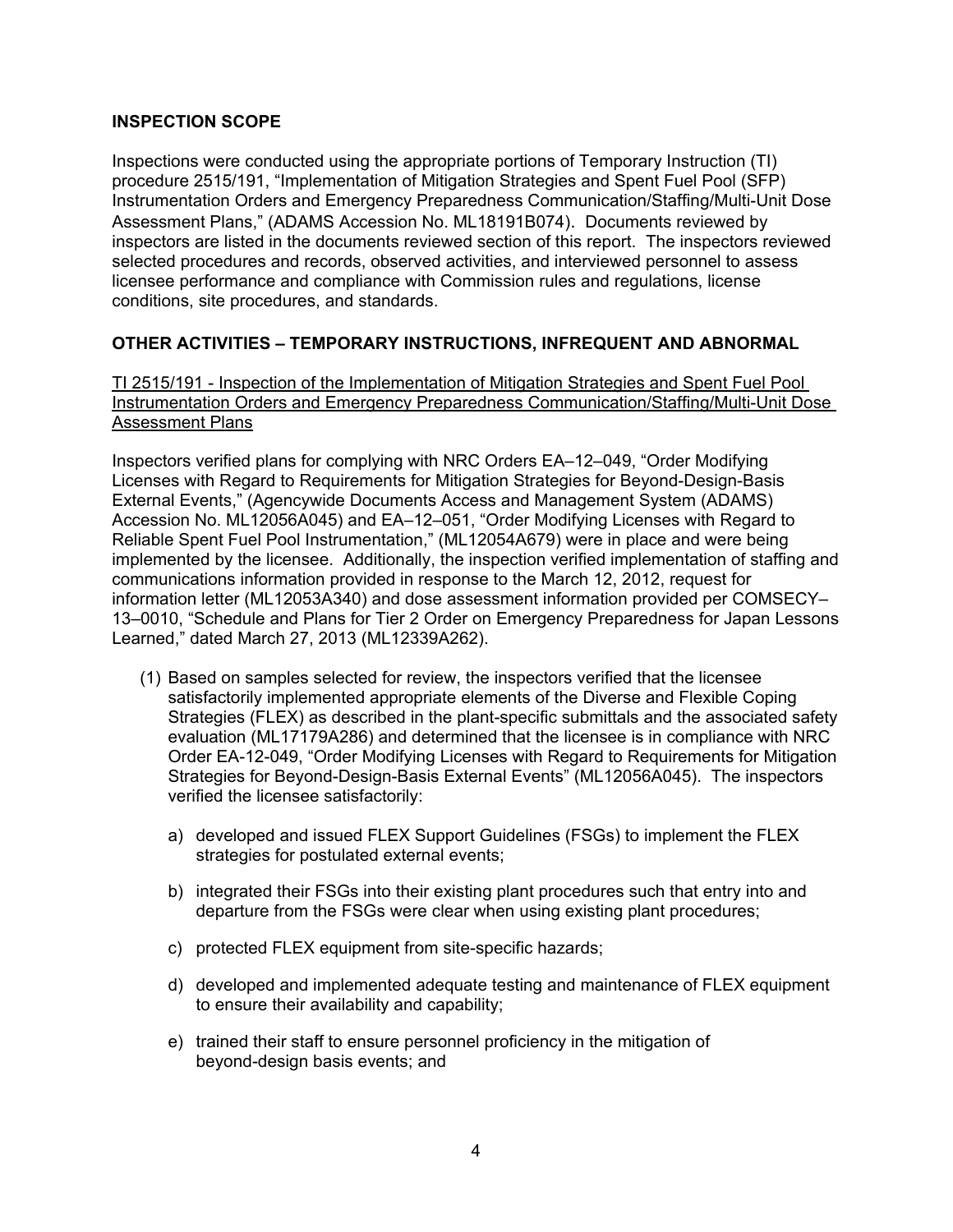- f) developed the means to ensure the necessary off-site FLEX equipment would be available from off-site locations.
- (2) Based on samples selected for review, the inspectors verified that the licensee satisfactorily implemented appropriate elements of the FLEX strategy as described in the plant specific submittals and the associated safety evaluation (ML17179A286) and determined that the licensee was in compliance with NRC Order NRC Order EA–12– 051, "Order Modifying Licenses With Regard to Reliable Spent Fuel Pool Instrumentation" (ML12054A679). The inspectors verified that the licensee satisfactorily:
	- a) installed the spent fuel pool (SFP) instrumentation sensors, cabling and power supplies to provide physical and electrical separation as described in the plant specific submittals and safety evaluation;
	- b) installed the SFP instrumentation display in the location, environmental conditions and accessibility as described in the plant-specific submittals;
	- c) trained their staff to ensure personnel proficiency with the maintenance, testing, and use of the SFP instrumentation; and
	- d) developed and issued procedures for maintenance, testing and use of the reliable SFP instrumentation.
- (3) The inspectors reviewed information provided in the licensee's dose submittal and in response to the NRC's March 12, 2012, request for information letter (ML12053A340), and verified that the licensee satisfactorily implemented enhancements pertaining to Near-Term Task Force (NTTF) Recommendation 9.3 response to a large-scale natural emergency event that results in an extended loss of all alternating current (ac) power (ELAP) to all site units and impedes access to the site The inspectors verified the following:
	- a) the licensee satisfactorily implemented required staffing changes to support a ELAP scenario;
	- b) emergency preparedness (EP) communications equipment and facilities are sufficient for dealing with a ELAP scenario; and
	- c) the licensee implemented dose assessment capabilities (including releases from SFPs) using the licensee's site-specific dose assessment software and approach.

The inspectors verified that noncompliances with requirements, and standards identified during the inspection were entered into the licensee's corrective action program as appropriate.

## **INSPECTION RESULTS**

No findings were identified.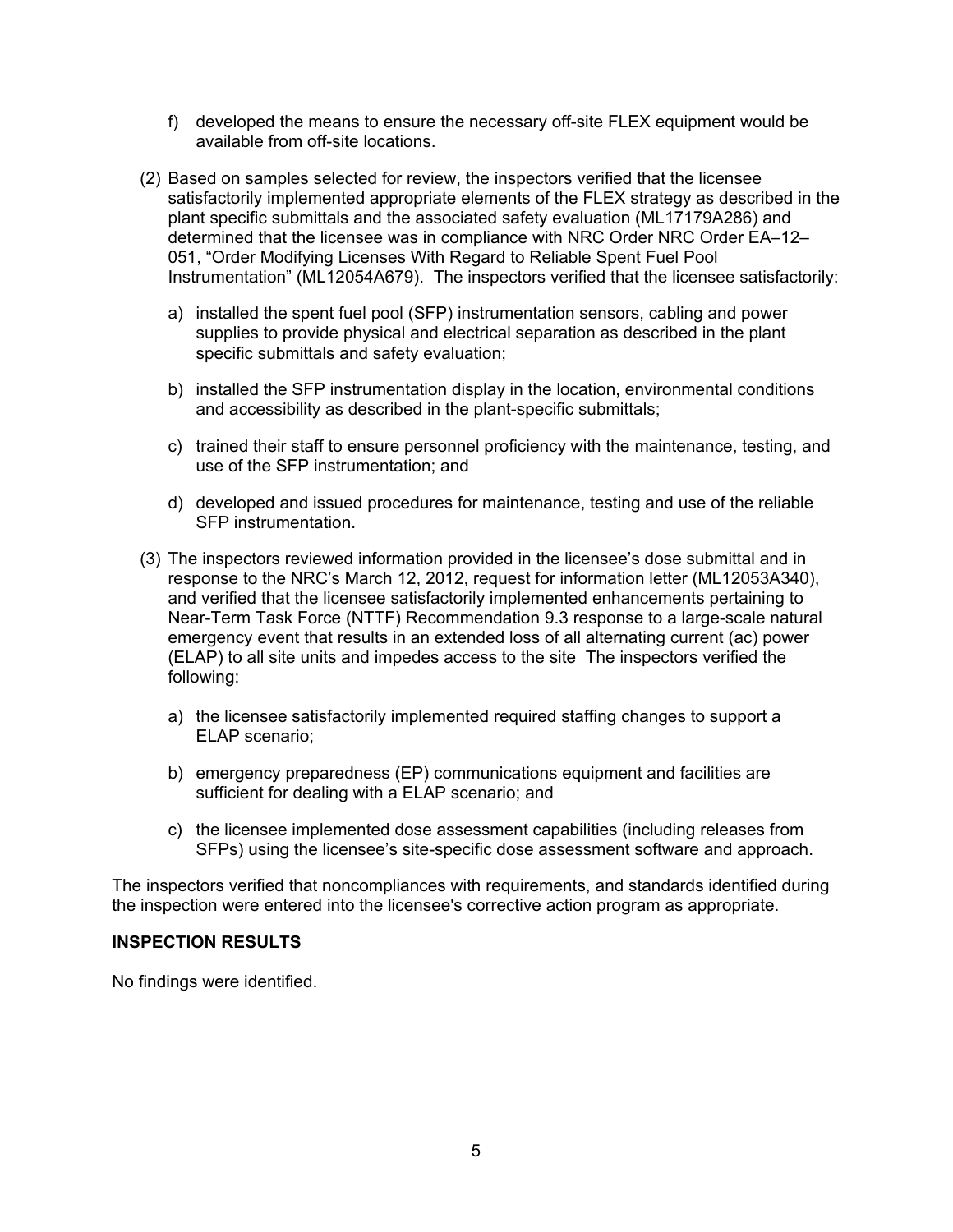# **EXIT MEETINGS AND DEBRIEFS**

No proprietary information was retained by the inspectors or documented in this report.

On August 23, 2018, the inspectors presented the inspection results to Mr. T. Vehec, Site Vice President, and other members of the licensee's staff.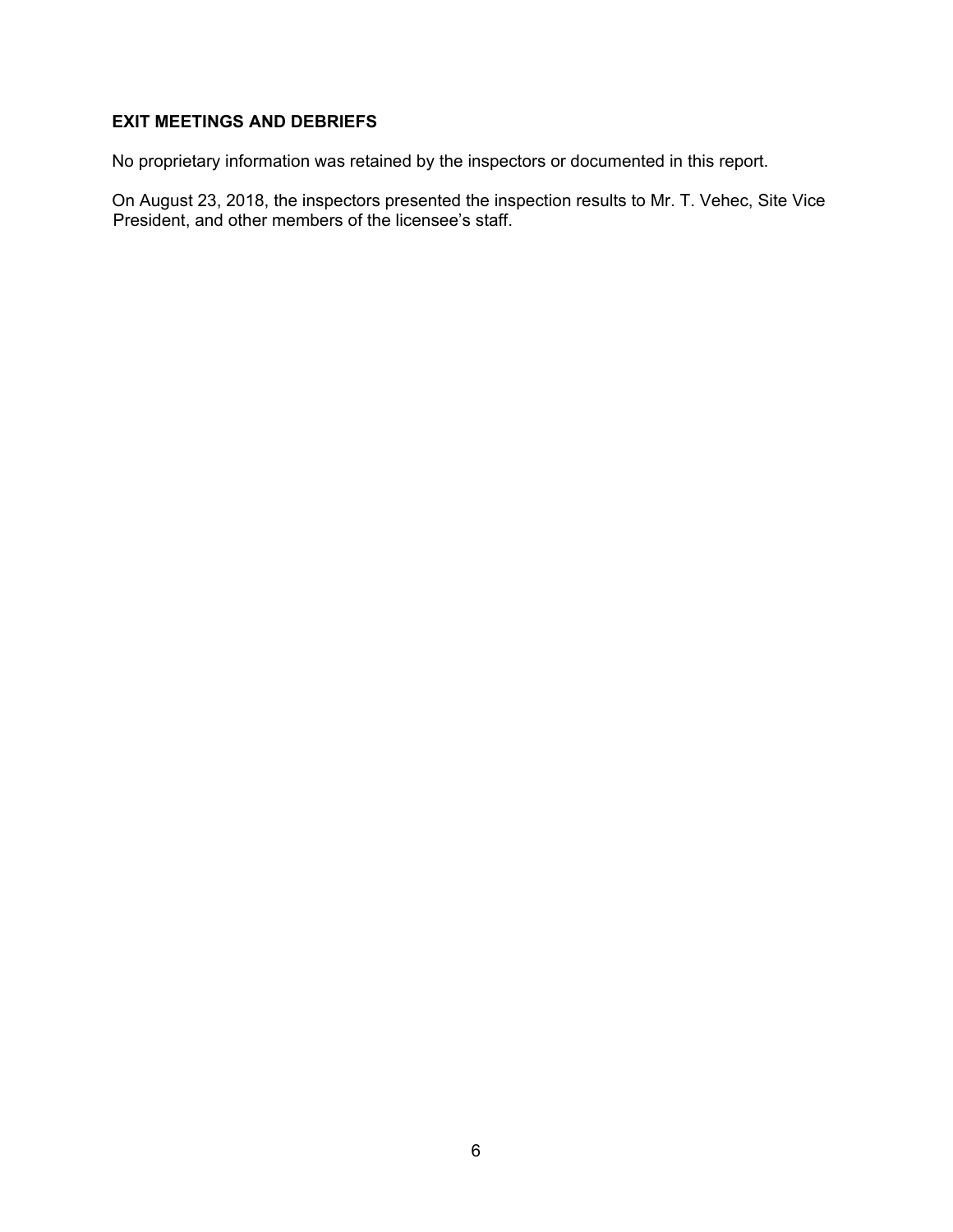## **DOCUMENTS REVIEWED**

Condition Reports Initiated as a Result of the Inspection 10527657, FLEX bolt thread PMs 10527679, HNP NRC FLEX Audit Dome Material Conditions 10527695, NRC walkdown material condition West Cable way 10527914, HNP NRC FLEX Audit load shed walkdown comment 10528292, FLEX audit observed inconsistencies in circle slash methods for past PM work orders 10527700, Revise NMP-OS-019-059 to include location of tooling for emergency opening Dome doors 10528430 FLEX Staffing Study did not document resources to obtain CST Level 10527184 NMP-OS-019-293 Procedure Enhancement 10527703 NRC Resident Walkdown material condition - FLEX Walkdown 10528253 HNP NRC FLEX Inspection walkdown comments - RB Roof Conditions 10528469 HNP Maintaining a Priority on FLEX **Procedures** 31EO-FSG-003-2, FSG – ELAP (Extended Loss of AC Power), Ver. 3.1 NMP-EP-147, Offsite Dose Assessment, Ver. 2.1 NMP-OS-019-003, Security Support for Beyond Design Basis Events, Ver. 1.1 NMP-OS-019-013, Beyond Design Basis Equipment Unavailability Tracking, Ver. 3.0 NMP-OS-019-253, Hatch Unit C SIG-12, Mode 5 RPV Inventory Control, Ver. 2.2 NMP-OS-019-254, Hatch Unit C SIG-11, Critical Instrumentation, Ver. 3.0 NMP-OS-019-256, Hatch Unit C Initial Site Damage Assessment, Ver. 4.0 NMP-OS-019-257, Hatch Unit C Diesel Fuel Oil Transfer, Ver. 1.1 NMP-OS-019-258, Miscellaneous FLEX Equipment, Ver. 1 NMP-OS-019-259, Hatch Unit C SIG-9, Communications, Ver. 1.2 NMP-OS-019-261, Hatch Unit 1 SIG-1, 4160V Alternate Power, Ver. 2 NMP-OS-019-262, Hatch Unit C SIG -2, 600V Alternate Power Division 1, Ver. 6.2 NMP-OS-019-264, Hatch Unit 1 SIG-4, Reactor Pressure Vessel Makeup, Ver. 2.0 NMP-OS-019-266, Hatch Unit 1 SIG-6, Containment Integrity, Ver. 2.1 NMP-OS-019-268, Hatch Unit 1 SIG-8, Spent Fuel Makeup, Ver. 3.1 NMP-OS-019-270, Hatch Unit 1 SIG-10, Ventilation, Ver. 1.1 NMP-OS-019-281, Hatch Unit 2 SIG-1, 4160V Alternate Power, Ver. 2 NMP-OS-019-282, Hatch Unit C SIG -2, 600V Alternate Power Division 2, Ver. 6.2 NMP-OS-019-293, FLEX 600V Diesel Generator Operating Instruction, Ver. 1 NMP-OS-019-296, FLEX RapidCom Generator Operating Instructions, Ver. 1 NMP-OS-019-299, FLEX Light Tower Operating Instruction, ver. 1 NMP-ES-005, Scoping and Importance Determination for Equipment Reliability, Ver. 17.0 NMP-GM-038, Diverse and Flexible Coping Strategies (FLEX) Program, Ver. 2.0 NMP-GM-038-002, Hatch Nuclear Plant Diverse and Flexible Coping Strategies (FLEX) Program Document, Ver. 3.0 NMP-MA-050, Work Package Preparation, Ver. 6.1 NMP-OM-002, Shutdown Risk Management, Ver. 5.0 31EO-FSG-003-1, FSG – ELAP (Extended Loss of AC Power, Ver. 2.0 34AB-G41-001-1, Loss of Fuel Pool Cooling, Ver. 6.6 34GO-OPS-007-0, Shutdown/Refueling Mode Preparation for Flex, Ver. 1.2 34GO-OPS-030-1, Daily Inside Rounds, Ver.33.1 57IT-G41-001-0, Flex Pool Level Sensors, Ver. 3.0 RapidRack 1X86E018 Functional Test and PM, Ver. 3.0 34IT-FLE-002-0, FLEX Storage Building Equipment Checks, Ver. 2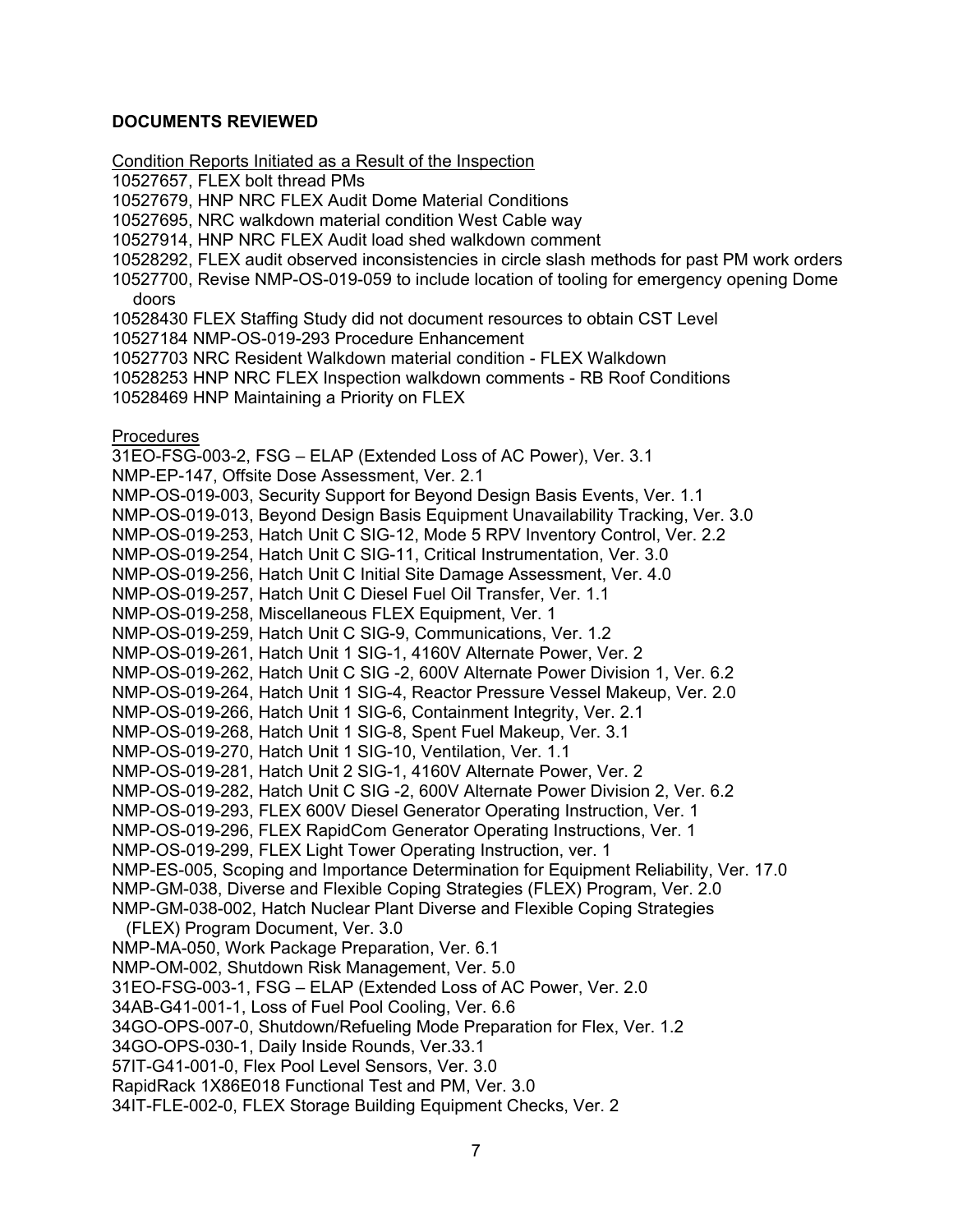31EO-FSG-003-1, FSG – ELAP (Extended Loss of AC Power), Ver. 2.1 31EO-FSG-003-2, FSG – ELAP (Extended Loss of AC Power), Ver. 3.1

### Drawings

D-11004, Edwin I. Hatch Nuclear Plant Unit 1 P&ID – R.H.R Service Water Outside Building, Ver. 43

H-21039, Edwin I. Hatch Nuclear Plant Unit 2 P&ID – R.H.R Service Water, Ver. 48

### Design Changes

DCP SNC467474, Unit 2 FLEX Alternate Power DCP SNC467488, Unit 2 Flex Core Cooling DCP SNC467489, Unit 2 FLEX Condensate Storage Tank

### Condition Reports

| 10505569 | 10279510                                     |
|----------|----------------------------------------------|
| 10505570 | 10350442                                     |
| 10513860 | 10367864                                     |
| 10274476 | 10437236                                     |
| 10294000 | 10303704                                     |
|          | 10481351                                     |
|          | 10311058                                     |
|          | 10379670                                     |
| 10503233 | 10472446                                     |
| 10514374 | 10514717                                     |
| 10505569 | 10314760                                     |
| 10505570 | 10436989                                     |
| 10513860 | 10323081                                     |
| 10256152 | 10329317                                     |
|          | 10364690<br>10442844<br>10477543<br>10482391 |

### Work Orders

- SNC808521, 57IT-G41-001-0 Flex Pool Level Sensors, dated 12/2/16
- SNC829784, 57IT-G41-001-0 Flex Pool Level Sensors, dated 1/23/18
- SNC829789, 57IT-G41-001-0 Flex Pool Level Sensors, dated 12/7/17
- SNC847511, FLEX Booster Pump Operational Inspection, dated 12/5/17
- SNC889967, Flex Diesel Powered Lights, dated 6/11/18
- SNC911773, Flex Booster Pump Inoperable, dated 1/5/18
- SNC756506, FLEX PM : 600V FLEX Generator Operational Inspection, dated 12/6/2016
- SNC846059, FLEX Support PM: 600V FLEX D/G Cable Trailer Functional Test & Inspection, dated 12/4/2017
- SNC846063, FLEX PM: 600V FLEX Diesel Generator Functional Test & Inspection, dated 12/8/2017
- SNC847524, FLEX PM: 600V FLEX Generator Operational Inspection, dated 12/6/2017
- SNC889973, FLEX Support PM: 600V FLEX D/G Cable Trailer Functional Test & Inspection, dated 6/19/2018
- SNC889977, FLEX PM: 600V FLEX Diesel Generator Functional Test & Inspection, dated 6/26/2018
- SNC915082, 1 Year PM FLEX Mode 5 Core Cooling Pump Operational Inspection, dated June 13, 2018